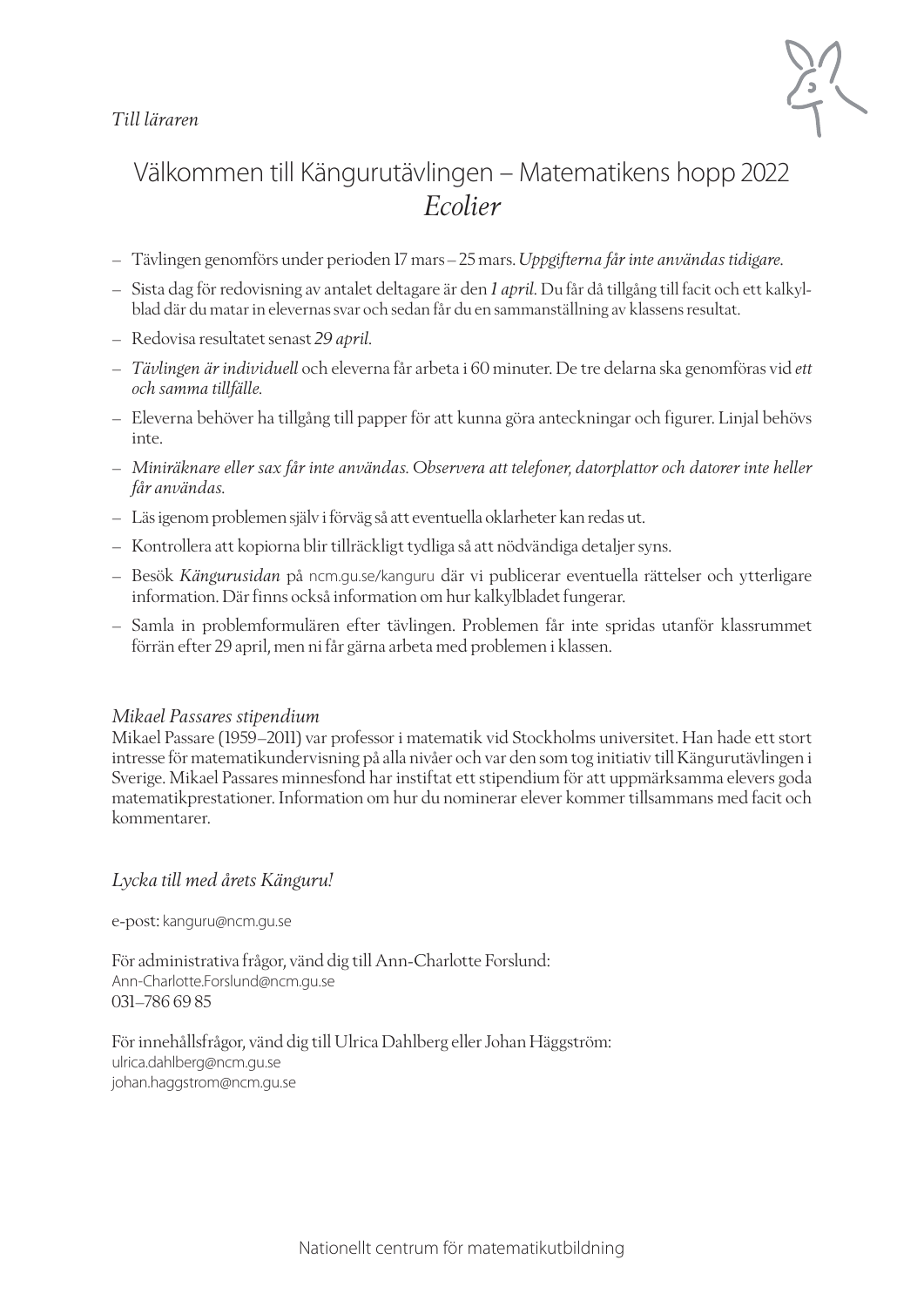

## Svarsblankett

### Markera ditt svar i rätt ruta

| Uppgift        | $\overline{\mathsf{A}}$ | B | $\mathsf C$ | D | E | Poäng |
|----------------|-------------------------|---|-------------|---|---|-------|
| 1              |                         |   |             |   |   |       |
| $\overline{2}$ |                         |   |             |   |   |       |
| 3              |                         |   |             |   |   |       |
| $\overline{4}$ |                         |   |             |   |   |       |
| 5              |                         |   |             |   |   |       |
| $\sigma$       |                         |   |             |   |   |       |
| $\overline{7}$ |                         |   |             |   |   |       |
| 8              |                         |   |             |   |   |       |
| 9              |                         |   |             |   |   |       |
| 10             |                         |   |             |   |   |       |
| 11             |                         |   |             |   |   |       |
| 12             |                         |   |             |   |   |       |
| 13             |                         |   |             |   |   |       |
| 14             |                         |   |             |   |   |       |
| 15             |                         |   |             |   |   |       |
| 16             |                         |   |             |   |   |       |
| 17             |                         |   |             |   |   |       |
| 18             |                         |   |             |   |   |       |
| 19             |                         |   |             |   |   |       |
| 20             |                         |   |             |   |   |       |
| 21             |                         |   |             |   |   |       |
| 22             |                         |   |             |   |   |       |
| 23             |                         |   |             |   |   |       |
| 24             |                         |   |             |   |   |       |
| <b>SUMMA</b>   |                         |   |             |   |   |       |

Namn:.................................................................................................................................................

Klass:.................................................................................................................................................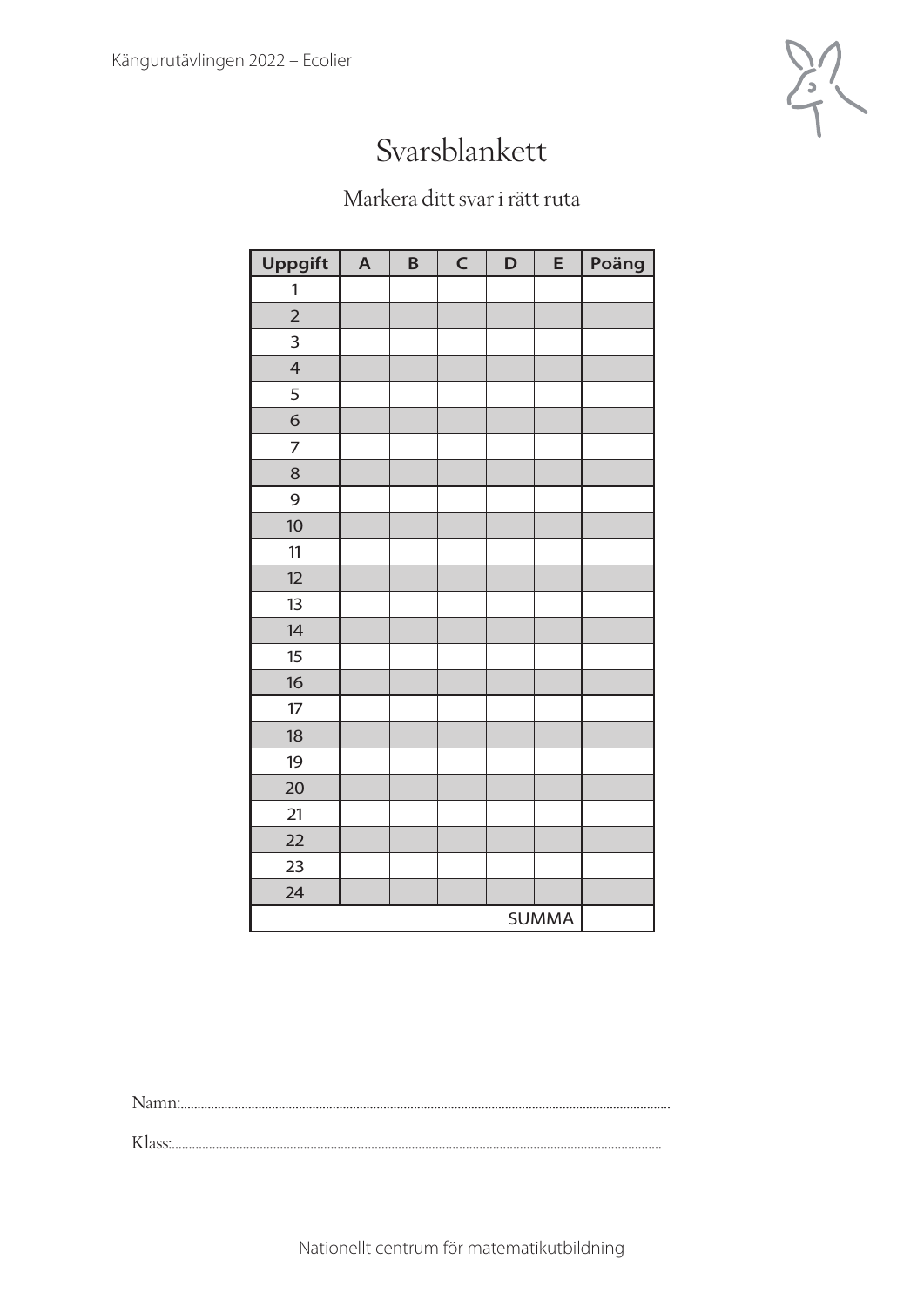# Kängurutävlingen – Matematikens hopp 2022 *Ecolier*



*Schweiz*

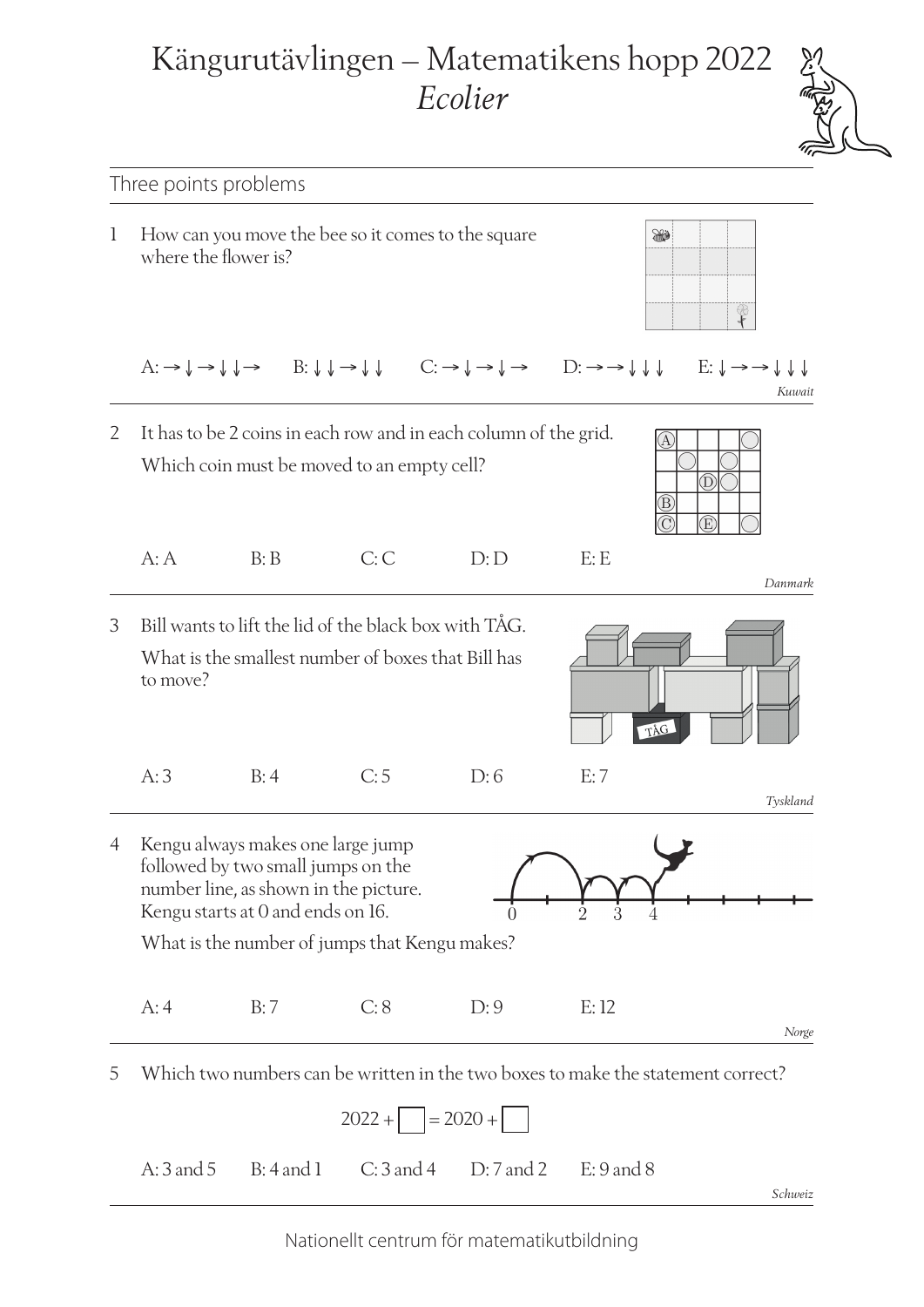



9 Five cars numbered 1, 2, 3, 4 and 5 are moving in the same direction



First, the last car (5) overtakes the two cars ahead of it. Next, the second last car overtakes the two cars ahead of it. Finally, the middle car overtakes the two cars ahead of it.

In what order are the cars now?

| A: 1, 2, 3, 5, 4 | B: 2, 1, 3, 5, 4 | C: 2, 1, 5, 3, 4 |
|------------------|------------------|------------------|
| D: 3, 1, 4, 2, 5 | E: 4, 1, 2, 5, 3 |                  |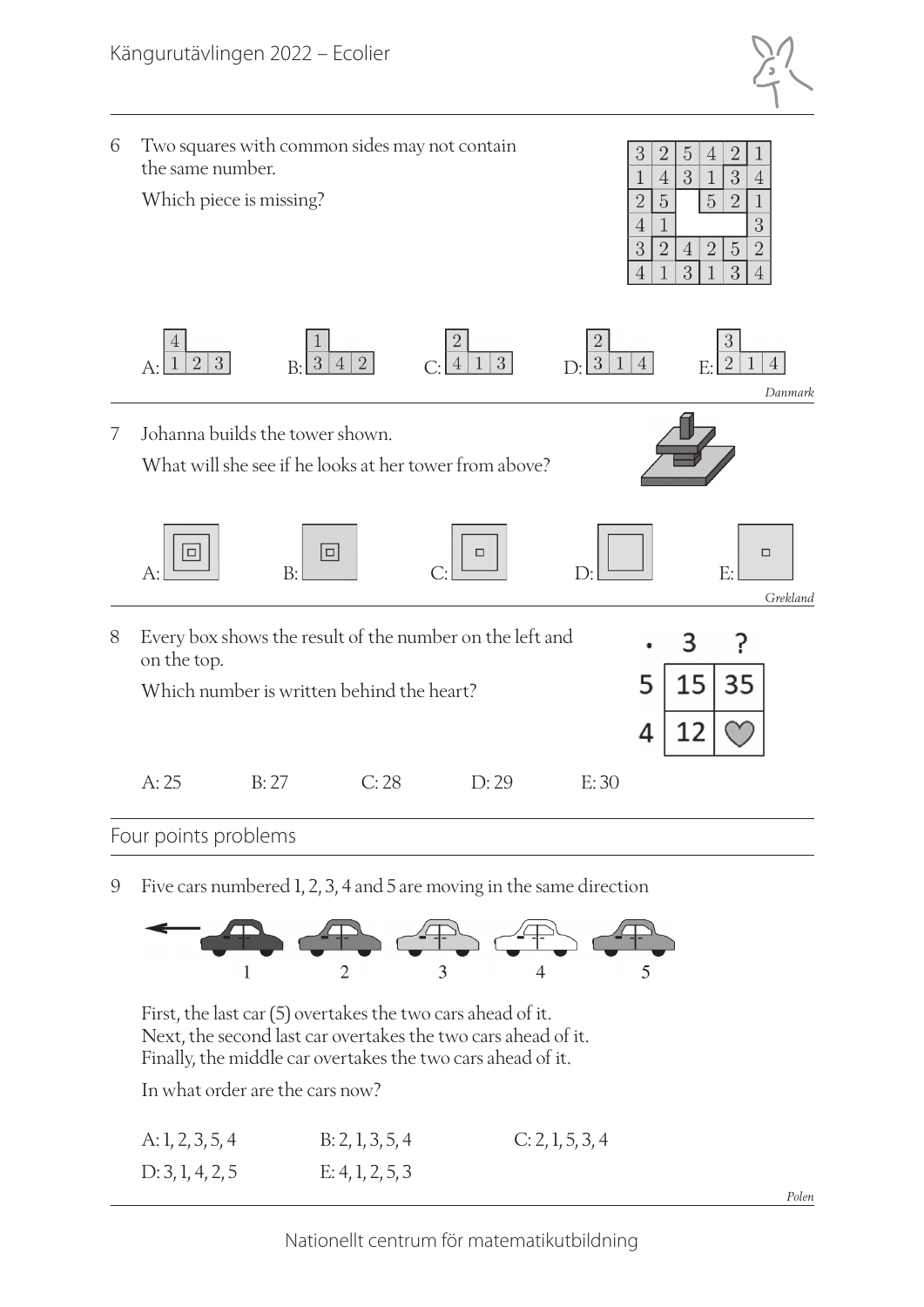

*Polen*

 $\chi_{\text{O}}$ 

10 The ages of the kangaroos are 2, 4, 5, 6, 8 and 10 years. The sum of the ages of four of them is 22 years.

What are the ages of the other two kangaroos?

| A: 2 år och 8 år |                   |          |
|------------------|-------------------|----------|
| D: 6 år och 8 år | E: 6 år och 10 år |          |
|                  |                   | Grekland |

11 Five friends have got postcards. There are *no* ducks on Mike's card. Fatima's card has a sun on it. There are exactly two living creatures on Paula's card. Leo's card has a dog on it. There are kangaroos on Hector's card.

Which card did Mike get?



|  | 12 The sum of the three numbers in each row and in<br>each column of the grid has to be the same. |                                 |     |  |                  |  |
|--|---------------------------------------------------------------------------------------------------|---------------------------------|-----|--|------------------|--|
|  | There is a mistake here.                                                                          |                                 |     |  |                  |  |
|  |                                                                                                   | Which number must be corrected? |     |  |                  |  |
|  | B:3                                                                                               | C: one of the 4s                | D:5 |  | E: one of the 7s |  |

*Grekland* 13 Aladdin has a square carpet. There are the same number of dots, arranged in two lines, along each side of his carpet. Unfortunately, the carpet has folded. How many dots are there on Aladdin's carpet? A: 48 B: 44 C: 40 D: 36 E: 32

14 The small caterpillar shown in the picture curls up to sleep. What might that look like?

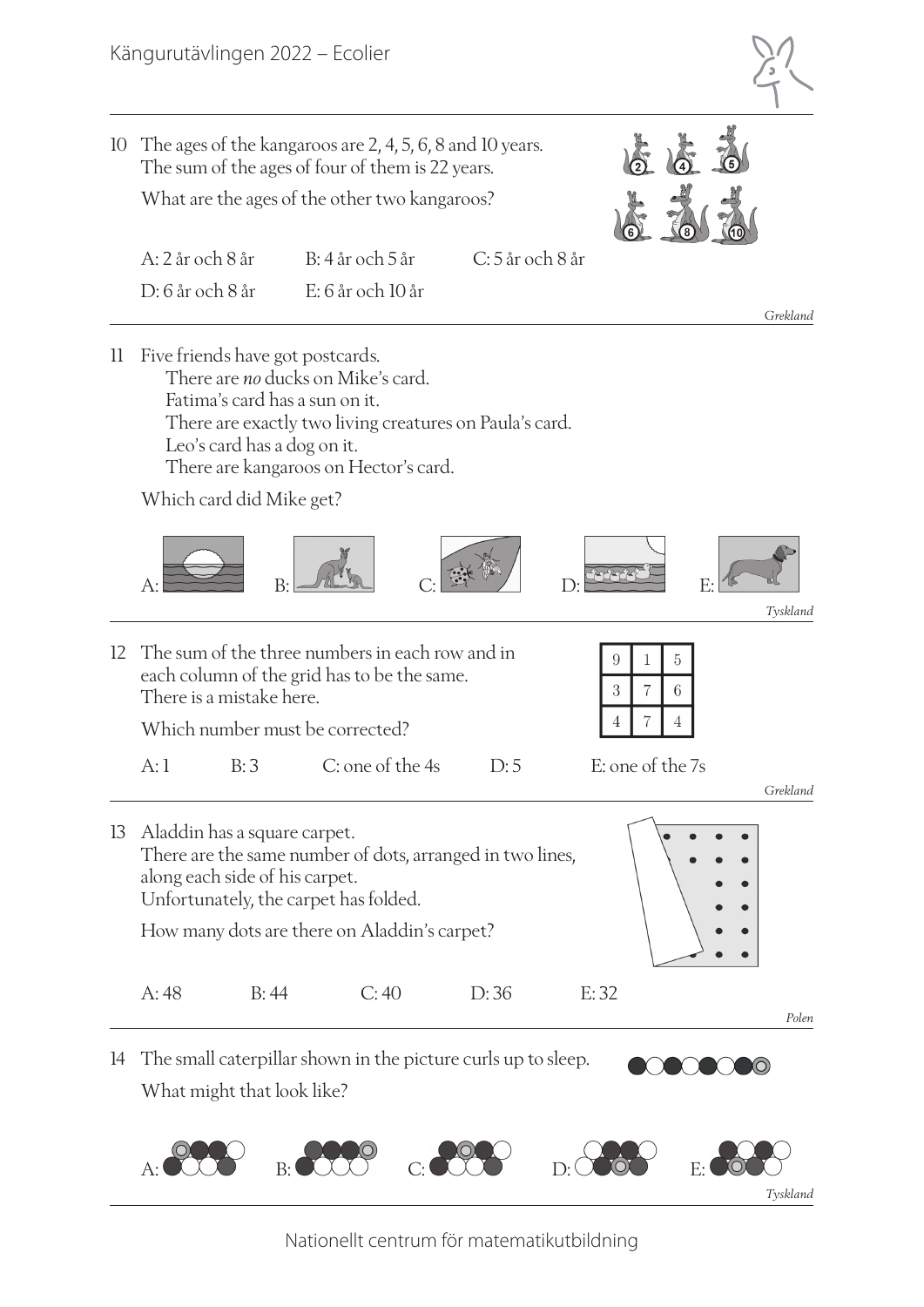

| 15 | The pupils in Roberts's class sit in rows.<br>There are the same number of pupils in each row.<br>There are 2 rows of pupils in front of Robert and 1 row of pupils behind him.<br>In his row, there are 3 pupils on his left and 5 pupils on his right. |                                                                                                                            |      |                                                                  |                          |              |  |
|----|----------------------------------------------------------------------------------------------------------------------------------------------------------------------------------------------------------------------------------------------------------|----------------------------------------------------------------------------------------------------------------------------|------|------------------------------------------------------------------|--------------------------|--------------|--|
|    | How many pupils are there in this class?                                                                                                                                                                                                                 |                                                                                                                            |      |                                                                  |                          |              |  |
|    | A:10                                                                                                                                                                                                                                                     | B:17                                                                                                                       | C:18 | D:27                                                             | E:36                     | Filippinerna |  |
| 16 |                                                                                                                                                                                                                                                          | The cube in the picture is built from the<br>three kinds of wooden blocks shown.<br>How many white wooden blocks are used? |      |                                                                  |                          |              |  |
|    | A:8                                                                                                                                                                                                                                                      | B:11                                                                                                                       | C:13 | D:16                                                             | E:19                     | Filippinerna |  |
|    | Five points problems                                                                                                                                                                                                                                     |                                                                                                                            |      |                                                                  |                          |              |  |
| 17 | Vanja chose a few of the following shapes and said:<br>Amongst the shapes I have chosen, there are<br>2 black ones, 2 large ones and 2 round ones.<br>What is the smallest number of the following shapes<br>that Vanja could have chosen?               |                                                                                                                            |      |                                                                  |                          |              |  |
|    | A:2                                                                                                                                                                                                                                                      | B:3                                                                                                                        | C:4  | D:5                                                              | E:6                      | Polen        |  |
| 18 |                                                                                                                                                                                                                                                          | Which tile will go in the middle?                                                                                          |      | Place the five tiles so that the lines form one continuous line. | $\overline{\phantom{a}}$ |              |  |
|    |                                                                                                                                                                                                                                                          | B:                                                                                                                         |      |                                                                  | D:                       | E:           |  |
|    |                                                                                                                                                                                                                                                          |                                                                                                                            |      |                                                                  |                          |              |  |

19 Three football teams participate in a sports tournament. Each team plays the other two teams exactly once. In each game, the winner gets 3 points and the loser doesn't get any points. If the game finishes in a draw, each team gets 1 point.

At the end of the tournament, which number of points is it impossible for any team to have?

A: 1 B: 2 C: 4 D: 5 E: 6